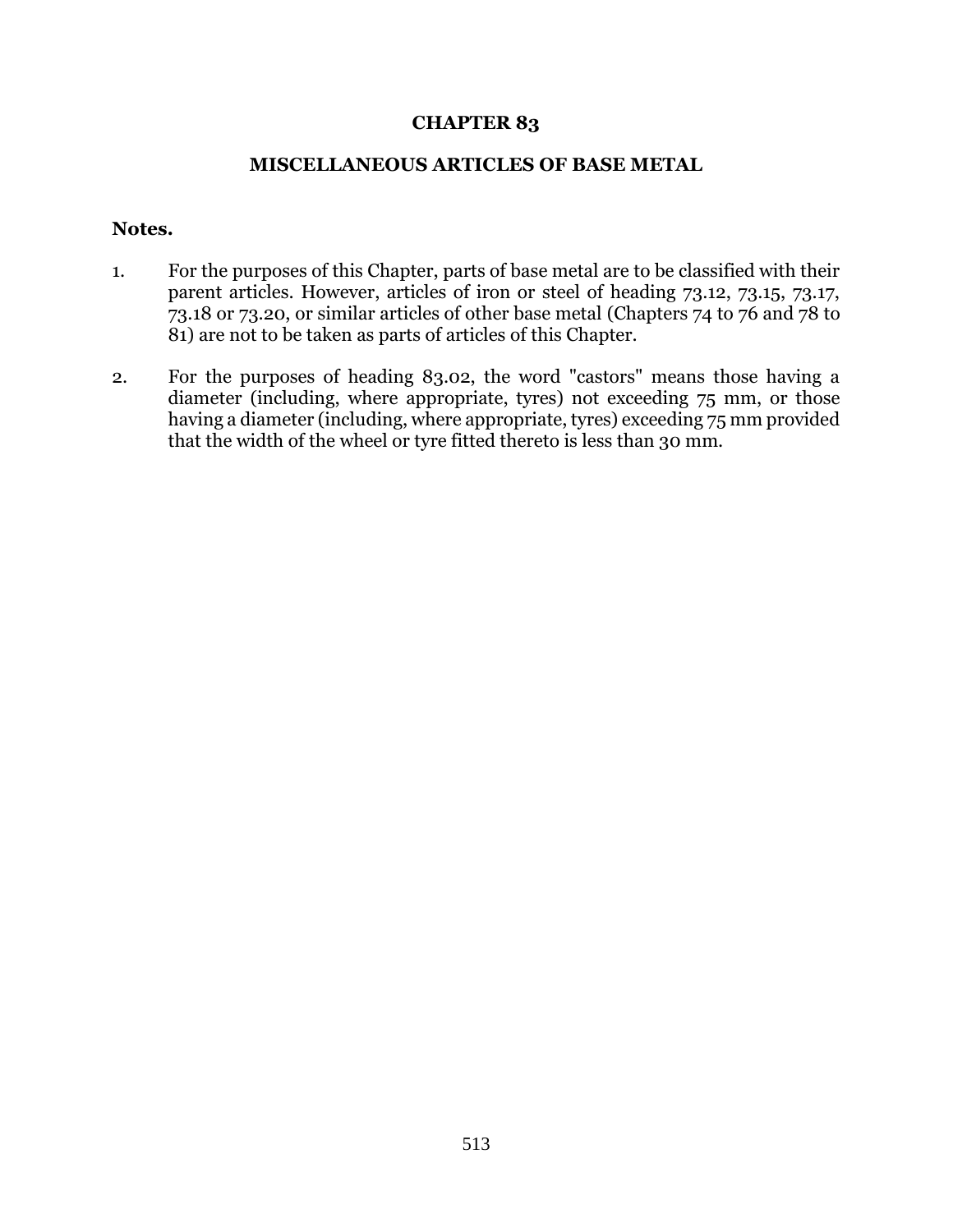| <b>HS</b>        | <b>CET</b> | PR <sub>1</sub> | <b>DESCRIPTION OF GOODS</b>                                                                                                                                                                                                                                                                                                                                    | <b>DUTY</b><br><b>RATE</b> | <b>UNIT</b> | <b>SITC</b><br><b>REV4</b> |
|------------------|------------|-----------------|----------------------------------------------------------------------------------------------------------------------------------------------------------------------------------------------------------------------------------------------------------------------------------------------------------------------------------------------------------------|----------------------------|-------------|----------------------------|
| 83.01            |            |                 | Padlocks and locks (key, combination or<br>electrically operated), of base metal; clasps<br>and frames with clasps, incorporating locks,<br>of base metal; keys for any of the foregoing<br>articles, of base metal.                                                                                                                                           |                            |             |                            |
| 8301.10          | $00\,$     |                 | - Padlocks                                                                                                                                                                                                                                                                                                                                                     | 5%                         | kg          | 699.111                    |
| 8301.20          | 00         |                 | - Locks of a kind used for motor vehicles                                                                                                                                                                                                                                                                                                                      | 5%                         | kg          | 699.112                    |
| 8301.30          | 00         |                 | - Locks of a kind used for furniture                                                                                                                                                                                                                                                                                                                           | 5%                         | kg          | 699.113                    |
| 8301.40          | 00         |                 | - Other locks                                                                                                                                                                                                                                                                                                                                                  | 5%                         | kg          | 699.114                    |
| 8301.50          | 00         |                 | - Clasps and frames with clasps, incorporating<br>locks                                                                                                                                                                                                                                                                                                        | 5%                         | kg          | 699.115                    |
| 8301.60          | 00         |                 | - Parts                                                                                                                                                                                                                                                                                                                                                        | 5%                         | kg          | 699.116                    |
| 8301.70          | 00         |                 | - Keys presented separately                                                                                                                                                                                                                                                                                                                                    | 5%                         | kg          | 699.117                    |
| 83.02            |            |                 | Base metal mountings, fittings and similar<br>suitable<br>for<br>furniture,<br>articles<br>doors,<br>windows,<br>staircases,<br>blinds,<br>coachwork,<br>saddlery, trunks, chests, caskets or the like;<br>base metal hat-racks, hat-pegs, brackets and<br>similar fixtures; castors with mountings of<br>base metal; automatic door closers of base<br>metal. |                            |             |                            |
| 8302.10          | 00         |                 | - Hinges                                                                                                                                                                                                                                                                                                                                                       | 5%                         | kg          | 699.13                     |
| 8302.20          | 00         |                 | - Castors                                                                                                                                                                                                                                                                                                                                                      | 5%                         | kg          | 699.14                     |
| 8302.30          | 00         |                 | - Other mountings, fittings and similar articles<br>suitable for motor vehicles                                                                                                                                                                                                                                                                                | 5%                         | kg          | 699.15                     |
| 8302.40          | 00         |                 | - Other mountings, fittings and similar articles:                                                                                                                                                                                                                                                                                                              |                            |             |                            |
| 8302.41          | 00         |                 | - - Suitable for buildings                                                                                                                                                                                                                                                                                                                                     | 5%                         | kg          | 699.16                     |
| 8302.42          | 00         |                 | - - Other, suitable for furniture                                                                                                                                                                                                                                                                                                                              | 5%                         | kg          | 699.17                     |
| 8302.49          | $00\,$     |                 | - Other                                                                                                                                                                                                                                                                                                                                                        | $5\%$                      | kg          | 699.191                    |
| 8302.50          | 00         |                 | - Hat-racks, hat-pegs, brackets and similar<br>fixtures                                                                                                                                                                                                                                                                                                        | 5%                         | kg          | 699.192                    |
| 8302.60          | 00         |                 | - Automatic door closures                                                                                                                                                                                                                                                                                                                                      | 5%                         | kg          | 699.193                    |
| 8303.00          | 00         |                 | Armoured or reinforced safes, strong-boxes<br>and doors and safe deposit lockers for strong-<br>rooms, cash or deed boxes and the like, of base<br>metal.                                                                                                                                                                                                      | 5%                         | kg          | 699.12                     |
| 83.04<br>8304.00 | 10         |                 | Filing cabinets, card-index cabinets, paper<br>trays, paper rests, pen trays, office-stamp<br>stands and similar office or desk equipment,<br>of base metal, other than office furniture of<br>heading 94.03.<br>- Filing cabinets                                                                                                                             | 10%                        | kg          | 895.111                    |
|                  |            |                 |                                                                                                                                                                                                                                                                                                                                                                |                            |             |                            |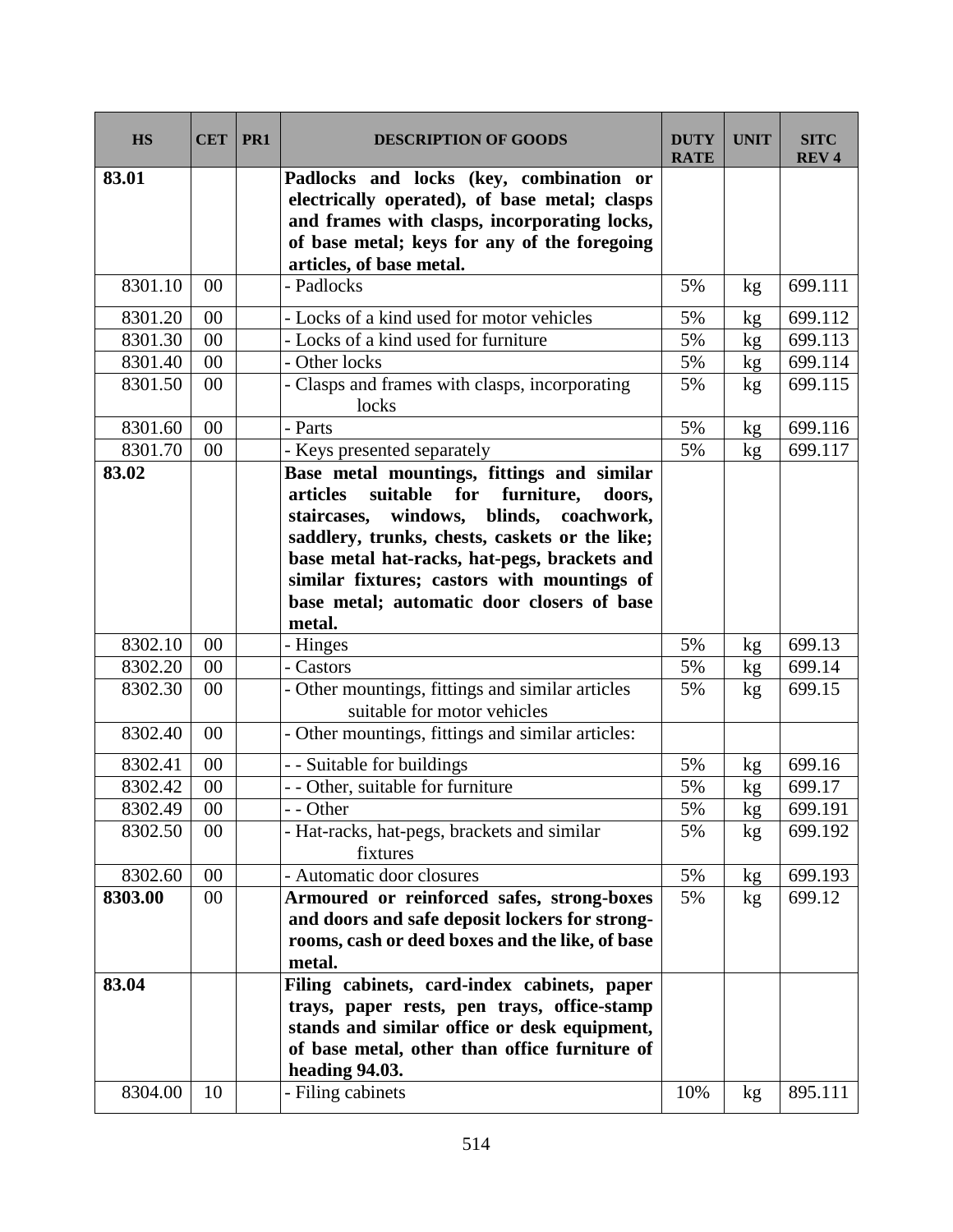| <b>HS</b> | <b>CET</b> | PR1 | <b>DESCRIPTION OF GOODS</b>                                                                                                                                                                                                                                                                                                                                                       | <b>DUTY</b><br><b>RATE</b> | <b>UNIT</b> | <b>SITC</b><br><b>REV4</b> |
|-----------|------------|-----|-----------------------------------------------------------------------------------------------------------------------------------------------------------------------------------------------------------------------------------------------------------------------------------------------------------------------------------------------------------------------------------|----------------------------|-------------|----------------------------|
| 8304.00   | 20         |     | - Card-index cabinets                                                                                                                                                                                                                                                                                                                                                             | 10%                        | kg          | 895.112                    |
| 8304.00   | 90         |     | - Other                                                                                                                                                                                                                                                                                                                                                                           | 5%                         | kg          | 895.119                    |
| 83.05     |            |     | Fittings for loose-leaf binders or files, letter<br>clips, letter corners, paper clips, indexing tags<br>and similar office articles, of base metal;<br>staples in strips (for example, for offices,<br>upholstery, packaging), of base metal.                                                                                                                                    |                            |             |                            |
| 8305.10   | 00         |     | - Fittings for loose-leaf binders or files                                                                                                                                                                                                                                                                                                                                        | 5%                         | kg          | 895.121                    |
| 8305.20   | 00         |     | - Staples in strips                                                                                                                                                                                                                                                                                                                                                               | 15%                        | kg          | 895.122                    |
| 8305.90   | 00         |     | - Other, including parts:                                                                                                                                                                                                                                                                                                                                                         |                            |             |                            |
| 8305.90   | 10         |     | --- Paper clips, including spring-type paper clips                                                                                                                                                                                                                                                                                                                                | 15%                        | kg          | 895.123                    |
| 8305.90   | 90         |     | $--$ Other                                                                                                                                                                                                                                                                                                                                                                        | 5%                         | kg          | 895.129                    |
| 83.06     |            |     | Bells, gongs and the like, non-electric, of base<br>metal; statuettes and other ornaments, of base<br>metal; photograph, picture or similar frames,<br>of base metal; mirrors of base metal.                                                                                                                                                                                      |                            |             |                            |
| 8306.10   | 00         |     | - Bells, gongs and the like                                                                                                                                                                                                                                                                                                                                                       | 20%                        | kg          | 699.52                     |
| 8306.20   | 00         |     | - Statuettes and other ornaments:                                                                                                                                                                                                                                                                                                                                                 |                            |             |                            |
| 8306.21   | 00         |     | - - Plated with precious metal                                                                                                                                                                                                                                                                                                                                                    | 20%                        | kg          | 697.821                    |
| 8306.29   | 00         |     | - - Other                                                                                                                                                                                                                                                                                                                                                                         | 20%                        | kg          | 697.822                    |
| 8306.30   | 00         |     | - Photograph, picture or similar frames; mirrors                                                                                                                                                                                                                                                                                                                                  | 20%                        | kg          | 697.823                    |
| 83.07     |            |     | Flexible tubing of base metal, with or without<br>fittings.                                                                                                                                                                                                                                                                                                                       |                            |             |                            |
| 8307.10   | 00         |     | - Of iron or steel                                                                                                                                                                                                                                                                                                                                                                | 5%                         | kg          | 699.511                    |
| 8307.90   | 00         |     | - Of other base metal                                                                                                                                                                                                                                                                                                                                                             | 5%                         | kg          | 699.519                    |
| 83.08     |            |     | Clasps, frames with clasps, buckles, buckle-<br>clasps, hooks, eyes, eyelets and the like, of base<br>metal, of a kind used for clothing or<br>accesories, footwear, jewellery, wrist watches,<br>books, awnings, leather goods, travel goods or<br>saddlery or for other made up articles;<br>tubular or bifurcated rivets, of base metal;<br>beads and spangles, of base metal. |                            |             |                            |
| 8308.10   | 00         |     | - Hooks, eyes and eyelets                                                                                                                                                                                                                                                                                                                                                         | 5%                         | kg          | 699.331                    |
| 8308.20   | 00         |     | - Tubular or bifurcated rivets                                                                                                                                                                                                                                                                                                                                                    | 5%                         | kg          | 699.332                    |
| 8308.90   | 00         |     | - Other, including parts                                                                                                                                                                                                                                                                                                                                                          | 5%                         | kg          | 699.339                    |